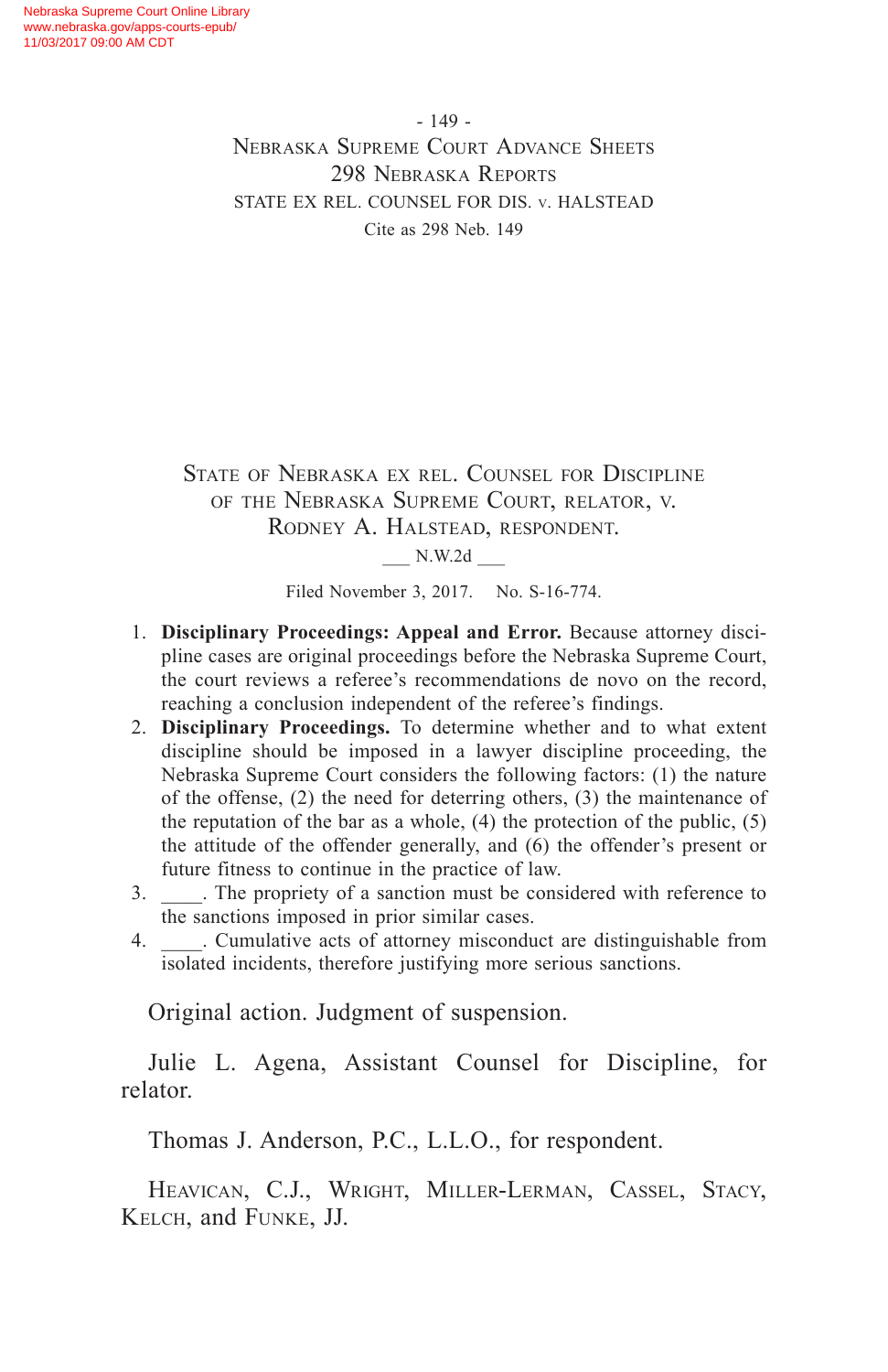$-150 -$ Nebraska Supreme Court Advance Sheets 298 Nebraska Reports STATE EX REL. COUNSEL FOR DIS. v. HALSTEAD Cite as 298 Neb. 149

PER CURIAM.

### INTRODUCTION

This is an attorney discipline case in which the only question before this court is the appropriate sanction. Rodney A. Halstead admitted to authoring and filing annual guardianship reports containing false statements over a period of 6 years. The referee recommended that Halstead be suspended from the practice of law for 1 year with other conditions set forth in more detail below. Because this is a serious offense which was repeated year after year, we adopt the referee's recommendation and enter a judgment of suspension.

#### **BACKGROUND**

Halstead was admitted to the practice of law in the State of Nebraska on September 25, 1991. At all relevant times, he was engaged in the practice of law in Omaha, Nebraska.

## GROUNDS FOR ATTORNEY DISCIPLINE

In August 2009, Halstead was appointed permanent guardian of an incapacitated adult (the ward). He was required to file annual reports on the condition of the ward and, among other items, list the ward's current address and indicate how many times and on what dates he saw the ward in the past year.<sup>1</sup> Halstead filed these mandatory reports with the county court for 6 consecutive years, 2010 through 2015.

However, each report contained information which Halstead knew to be false. In annual reports filed in 2010 and 2011, Halstead handwrote virtually identical responses: "I have seen [the ward] about once a month [and] check via phone more often." Then, in 2012, his typical response changed and he handwrote, "I have been kept updated mostly by telephone." Halstead handwrote this same response in his 2013 and 2014 report. Finally, in his 2015 report, Halstead replied in shorthand and handwrote, "updated by telephone." In fact, Halstead had not visited the ward or spoken to anyone at the ward's

<sup>&</sup>lt;sup>1</sup> See Neb. Rev. Stat. § 30-2628(a)(6) (Reissue 2016).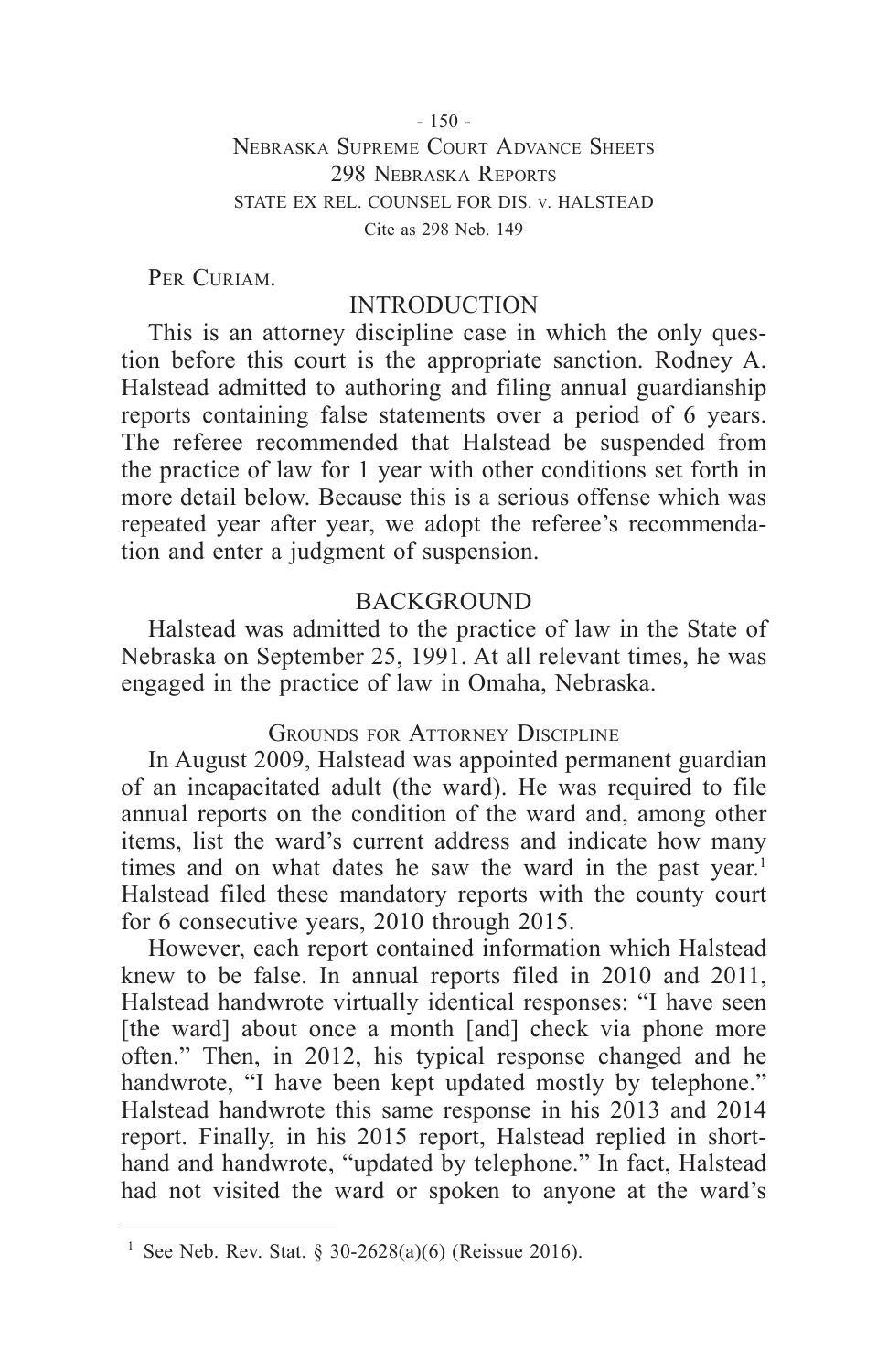#### - 151 - Nebraska Supreme Court Advance Sheets 298 Nebraska Reports STATE EX REL. COUNSEL FOR DIS. v. HALSTEAD Cite as 298 Neb. 149

assisted living facility since 2009. If he had, he would have learned that the ward had moved out of the assisted living facility in 2011. Halstead learned of the ward's actual whereabouts only after a court-appointed visitor found the ward at another address and reported Halstead's neglect to the court.

#### Formal Charges

On August 15, 2016, Counsel for Discipline of the Nebraska Supreme Court filed formal charges against Halstead, alleging that he violated his oath of office as an attorney and Neb. Ct. R. of Prof. Cond. §§ 3-501.1, 3-501.3, 3-501.4(a)(2),  $3-503.3(a)(1)$  and  $(a)(3)$ , and  $3-508.4(a)$  and (c). Halstead admitted to these allegations in his answer, and we sustained Counsel for Discipline's motion for judgment on the pleadings limited to the facts. We then appointed a referee for the taking of evidence limited to the appropriate discipline.

#### Referee's Report

After an evidentiary hearing, the referee reported his findings of fact and recommendations for the appropriate sanction. The report indicated that Halstead understood the seriousness of his misconduct. Specifically, it stated that Halstead was "direct and not evasive," that he "appeared genuinely uncomfortable and remorseful," and that it "appeared that his guilt and regret were sincere." It further stated that Halstead admitted to authoring and filing false reports year after year, but that he denied deliberately trying to mislead the court. Instead, Halstead maintained, "I believed that I was reporting his current condition as I knew it at the time." The referee concluded that Halstead was not deliberately misleading the court for the purpose of covering up anything, but noted, "[H]is very lack of purpose is what is most troubling about the repeated neglect and the repeated false filings."

The referee found that Halstead's repeated violation of the Rules of Professional Conduct in the same way over an extended period of time was a strongly aggravating factor. This factor was made worse by the mandatory annual reporting requirements.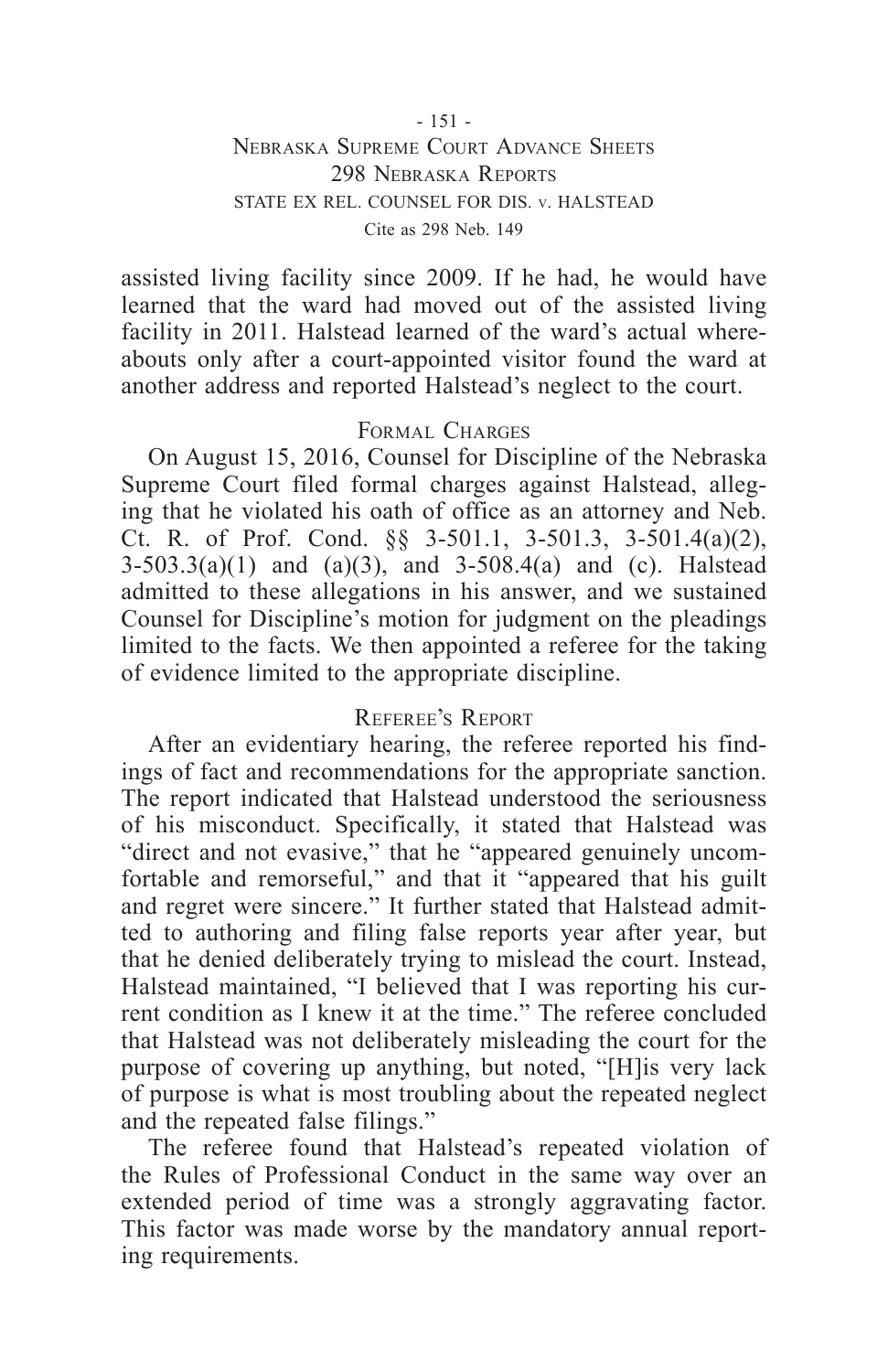#### - 152 - Nebraska Supreme Court Advance Sheets 298 Nebraska Reports STATE EX REL. COUNSEL FOR DIS. v. HALSTEAD Cite as 298 Neb. 149

The referee also identified certain mitigating factors. Such factors included the fact that Halstead was fully cooperative with Counsel for Discipline, that Halstead had no prior disciplinary issues, that Halstead's actions did not result in harm to the ward, that Halstead had an extensive community service record, and that Halstead understood the gravity of his offense and was sincerely remorseful. Halstead offered 22 letters in support from other attorneys in the community. However, the referee gave no weight to these letters, because none of the writers were aware of the actual charges against Halstead or otherwise explained what may have been the cause of the neglect or the false reporting.

With respect to the sanctions to be imposed, and giving weight to these aggravating and mitigating factors, the referee recommended that Halstead be suspended from the practice of law for 1 year. He also recommended that prior to readmission, Halstead be required to satisfactorily complete continuing legal education credits in legal ethics and office management. Finally, the referee recommended a period of supervision upon Halstead's readmission and a prohibition on accepting guardianship or conservatorship appointments for a period of time.

## ASSIGNMENT OF ERROR

Halstead takes exception to the referee's recommended sanction but does not challenge the truth of the referee's findings. Therefore, the only question before this court is the appropriate discipline.

## STANDARD OF REVIEW

[1] Because attorney discipline cases are original proceedings before this court, we review a referee's recommendations de novo on the record, reaching a conclusion independent of the referee's findings.<sup>2</sup>

<sup>2</sup> *State ex rel. Counsel for Dis. v. Gast*, 296 Neb. 687, 896 N.W.2d 583 (2017).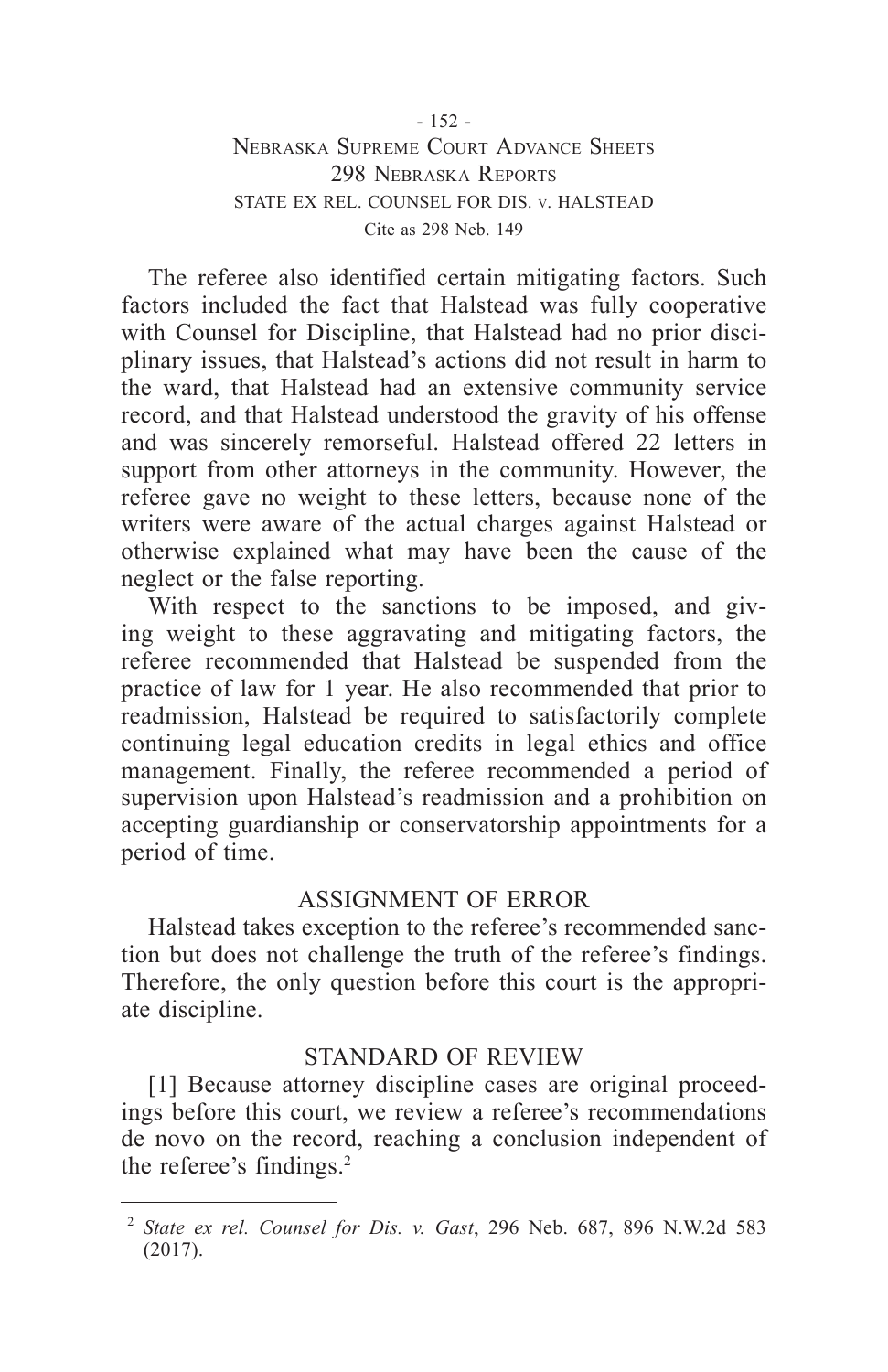# Nebraska Supreme Court Advance Sheets 298 Nebraska Reports STATE EX REL. COUNSEL FOR DIS. v. HALSTEAD Cite as 298 Neb. 149

#### ANALYSIS

[2] To determine whether and to what extent discipline should be imposed in a lawyer discipline proceeding, the Nebraska Supreme Court considers the following factors: (1) the nature of the offense, (2) the need for deterring others, (3) the maintenance of the reputation of the bar as a whole, (4) the protection of the public, (5) the attitude of the offender generally, and (6) the offender's present or future fitness to continue in the practice of law.3 The first four factors call for a serious sanction in response to Halstead's actions and inactions, and they are important considerations in assessing the last two factors.

Halstead violated several disciplinary rules, including a rule which describes the special duties of attorneys in their role as officers of the court to protect the integrity of the adjudicative process.4 This rule sets forth a duty of candor such that "[a] lawyer shall not knowingly . . . make a false statement of fact or law to a tribunal or fail to correct a false statement of material fact or law previously made to the tribunal by the lawyer."5 Violation of this rule is a serious offense, and repeated violation indicates indifference to an attorney's important legal obligations and fitness for the practice of law.6

[3] In addition to the above six factors, the propriety of a sanction must be considered with reference to the sanctions imposed in prior similar cases.7 The referee relied upon prior cases in which the attorney misconduct involved filing an affidavit in court containing allegations known to be false,<sup>8</sup> lying to a court and to the Department of Veterans Affairs to aid a

<sup>3</sup> *Id.*

<sup>4</sup> See § 3-503.3, comment 2.

 $5 \& 3 - 503.3(a)$ .

<sup>6</sup> See § 3-508.4, comment 2.

<sup>7</sup> See *State ex rel. Counsel for Dis. v. Gast, supra* note 2.

<sup>8</sup> See *State ex rel. NSBA v. Zakrzewski*, 252 Neb. 40, 560 N.W.2d 150 (1997).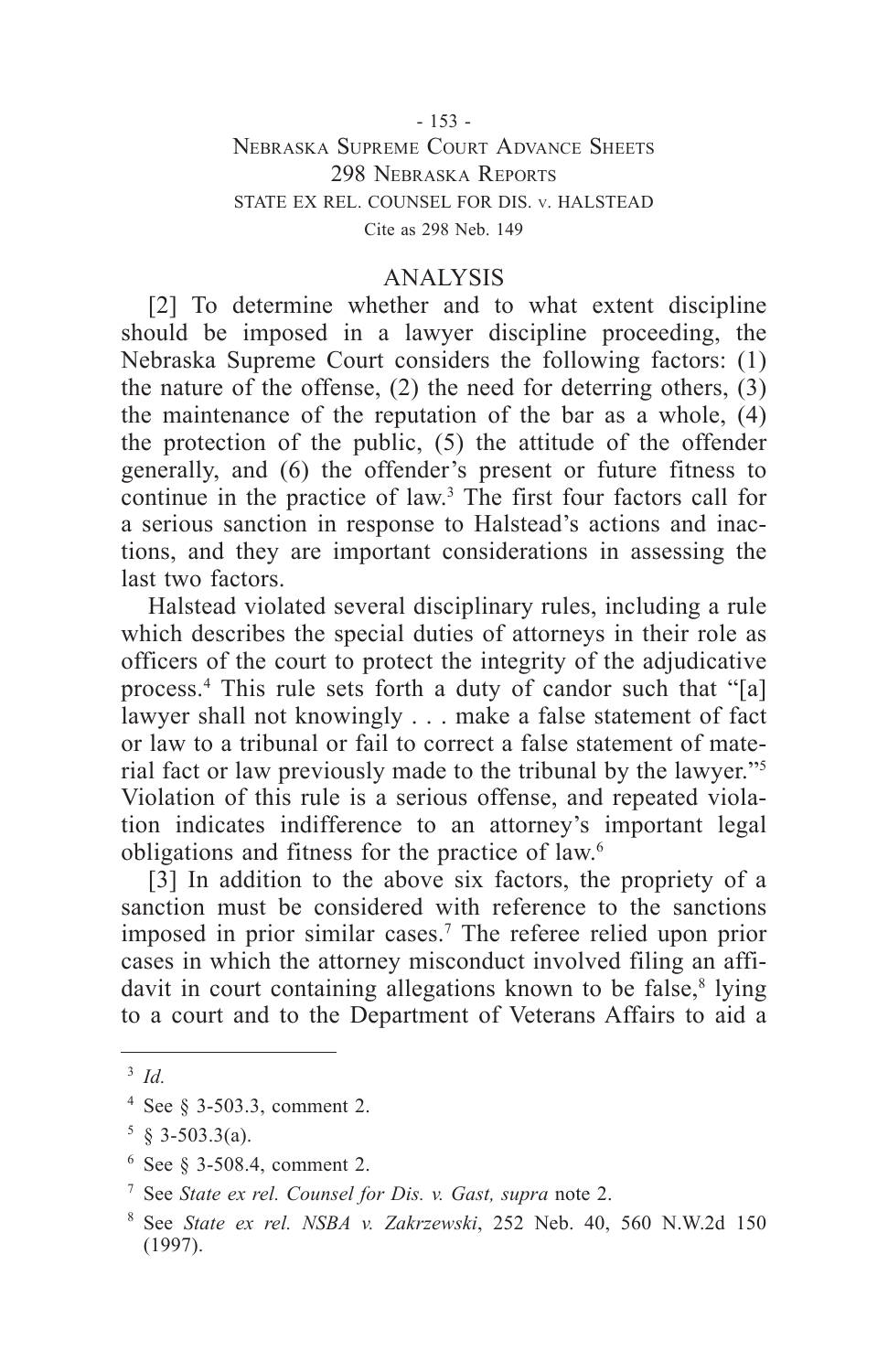client,<sup>9</sup> notarizing and filing documents without being in the presence of the signer,<sup>10</sup> knowingly filing a false easement,<sup>11</sup> and neglecting a client's case and altering a court document.<sup>12</sup> The sanctions in those cases all involved periods of suspension ranging from 1 to 2 years.

[4] Conversely, Halstead argues that cases resulting in public reprimand are more appropriate for comparison to his misconduct. He cites to cases in which the attorney misconduct involved simultaneously representing two clients who had conflicting and adverse interests in the same or similar transaction<sup>13</sup> and failing to timely manage and resolve probate matters.14 However, these cases did not involve a violation of the duty of candor to a tribunal. Furthermore, these cases each involved isolated incidents of attorney misconduct whereas Halstead's misconduct included repeat violations over 6 years. And cumulative acts of attorney misconduct are distinguishable from isolated incidents, therefore justifying more serious sanctions.15 As a result, we do not agree that these cases are comparable.

The referee relied on appropriate cases for the purpose of determining a proportionate sanction for Halstead's offense. The serious nature of the offense and the fact that it was repeated year after year with no explanation suggests that Halstead is indifferent to the special duties he owes the court

<sup>9</sup> See *State ex rel. NSBA v. Scott*, 252 Neb. 698, 564 N.W.2d 588 (1997).

<sup>10</sup> See *State ex rel. Counsel for Dis. v. Mills*, 267 Neb. 57, 671 N.W.2d 765 (2003).

<sup>11</sup> See *State ex rel. Counsel for Dis. v. Rokahr*, 267 Neb. 436, 675 N.W.2d 117 (2004).

<sup>12</sup> See *State ex rel. Counsel for Dis. v. Gilner*, 280 Neb. 82, 783 N.W.2d 790 (2010).

<sup>13</sup> See *State ex rel. Counsel for Dis. v. Peppard*, 291 Neb. 948, 869 N.W.2d 700 (2015).

<sup>14</sup> See *State ex rel. Counsel for Dis. v. Connor*, 289 Neb. 660, 856 N.W.2d 570 (2014).

<sup>15</sup> See *id.*